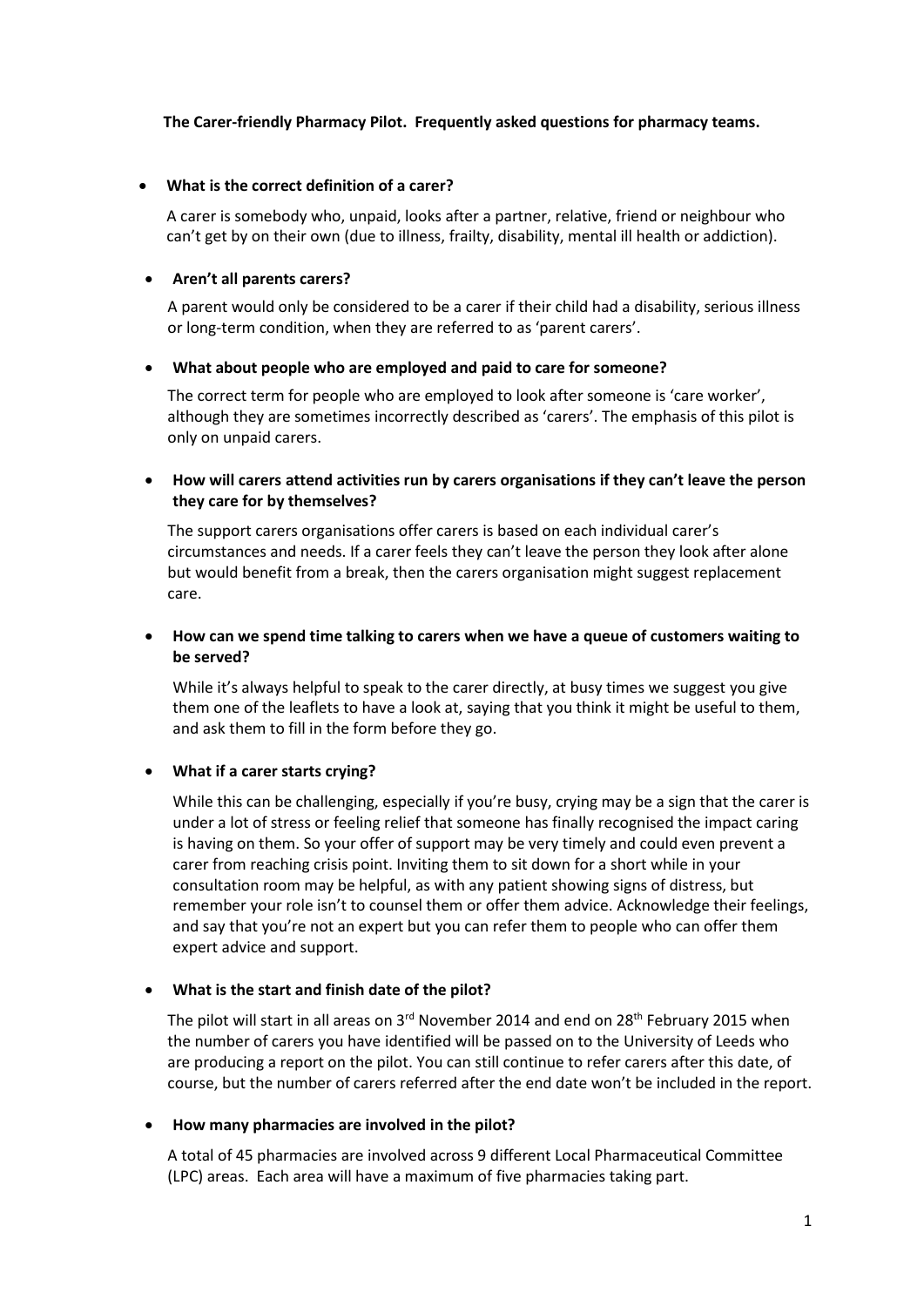**What are the benefits to the carer of being identified at the pharmacy and being referred to their local carers organisation and/or GP practice?**

#### If referred to the Carers Service

Carers organisations can provide information and advice on a wide range of topics including benefits, breaks, respite and support services, carers assessment and aids and adaptions. They can also offer the carer emotional support and the opportunity to talk through their concerns, both individually and in group sessions, with staff, trained volunteers and other carers who understand their situation.

On receiving a referral, the carers organisation will contact the carer to find out how best they can support them. Some carers may need support quite urgently, whereas for others, such as those who have started to care for someone with a long-term condition, simply knowing that help is available may be all they need at present.

#### If referred to their GP

If the carer's GP practice is aware that they are a carer, they can 'tag' their medical records so that everyone in the practice team will know that they are a carer. Some practices may then offer the carer more flexible appointments (or home visits if the carer struggles to attend appointments). GPs and other healthcare workers at the practice will also be able to take into account the particular stresses and strains that being a carer might have on the person's health.

If the carer becomes seriously unwell and is no longer able to provide care, it's important that the practice is aware that the person is a carer so that alternative support can be put back in place for the person they look after as well.

If a patient is the main carer of someone whose health would be at risk if the carer was too ill to look after them, their GP practice can also offer them a yearly flu jab. Some GP practices also offer carers regular health checks.

Carers should also be included in putting together a care plan for the person they look after, so knowing who the carer is can be helpful in this respect as well.

What are the benefits of our pharmacy team knowing that someone is a carer? If you know someone is a carer, you could offer them a range of services such as prescription collection, home delivery and repeat dispensing, depending on the carer's individual needs. You could also offer a Medicines Use Review to the person they care for while the carer is present, disposal of unwanted or out-of-date medicines, and advice on minor ailments and injuries.

## **What is PharmOutcomes?**

PharmOutcomes is a web-based electronic system that records information and helps community pharmacies to provide services more effectively. The system can provide data and send electronic messages (in this case referrals and emails), and this information can be used for evaluation and analysis (for pilots such as this) as well as to make commissioning and audit decisions easier and more effective.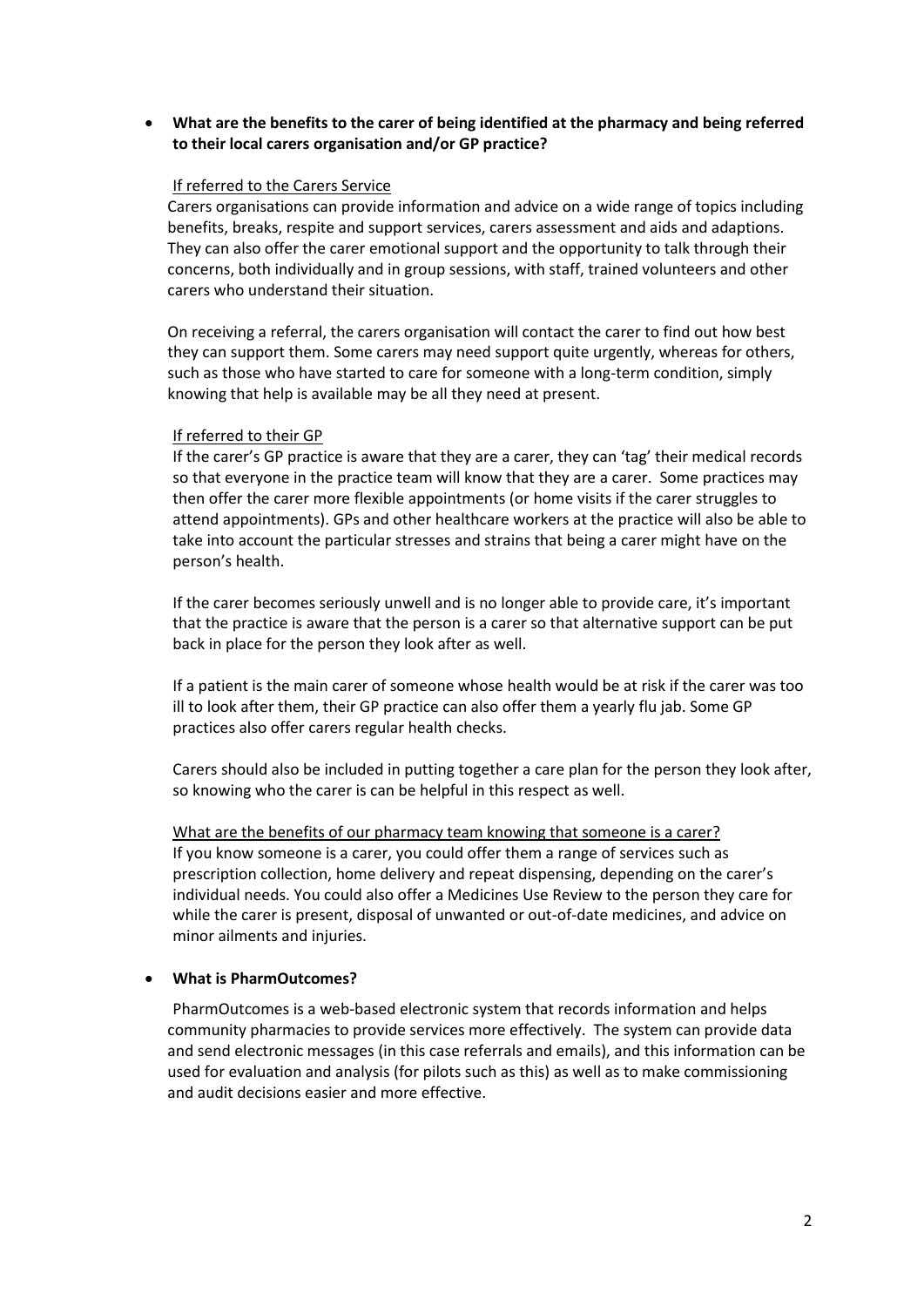### **Who else is involved in the Carer-friendly Pharmacy pilot?**

Organisations directly involved in the development of this pilot have been: Carers Trust; Carers Trust's network partners; Rochdale Council; City Healthcare Partnership, Hull; Local Pharmaceutical Committees; pharmacy staff; the Pharmaceutical Services Negotiating Committee; The Centre for Pharmacy Postgraduate Education. Carers UK and the Royal College of GPs also provided input at the design stage.

The carers services and Local Pharmaceutical Committees in each of the pilot areas have provided ongoing advice and support, with the West Yorkshire and Devon areas providing additional feedback and suggestions. Final-year students at the University of Brighton Business School have provided support in relation to marketing.

## **Who is funding the pilot?**

The pilot is funded by the Department of Health as part of the Supporting Carers in General Practice Programme.

## **Who is evaluating the pilot and who will see the final report?**

The Centre for International Research on Care, Labour and Equalities (CIRCLE) at the University of Leeds have been commissioned to carry out the evaluation. The evaluation will take place throughout the month of March 2015 and a report will be produced in May 2015.

# **Who will see the evaluation?**

The evaluation report will be a public document and so anyone will be able to see it.

# **What happens after the pilot finishes?**

If the pilot is successful, we will be looking to roll out the carer-friendly pharmacy concept more widely.

# **Can other pharmacies take part in the pilot?**

Not at this stage but that doesn't prevent other pharmacies taking a 'carer-friendly' approach and working closely with their local carers service, but they will not be included in the current pilot. However, only pharmacies taking part in the pilot will be able to refer carers using the PharmOutcomes system.

# **What training is available for pharmacy teams taking part in the pilot?**

An interactive 1.5 hour training session has been developed in partnership between Carers Trust and CPPE, and is being delivered by the carers service based in each area. At the beginning of 2015, pharmacy teams should also be able to access carer-awareness learning resources on CPPE's 'Learning Pharmacy', a free online learning environment which provides learning activities for the whole community pharmacy team. It has fun and interactive bite-sized learning challenges that can be accessed by everyone without the need to log in.